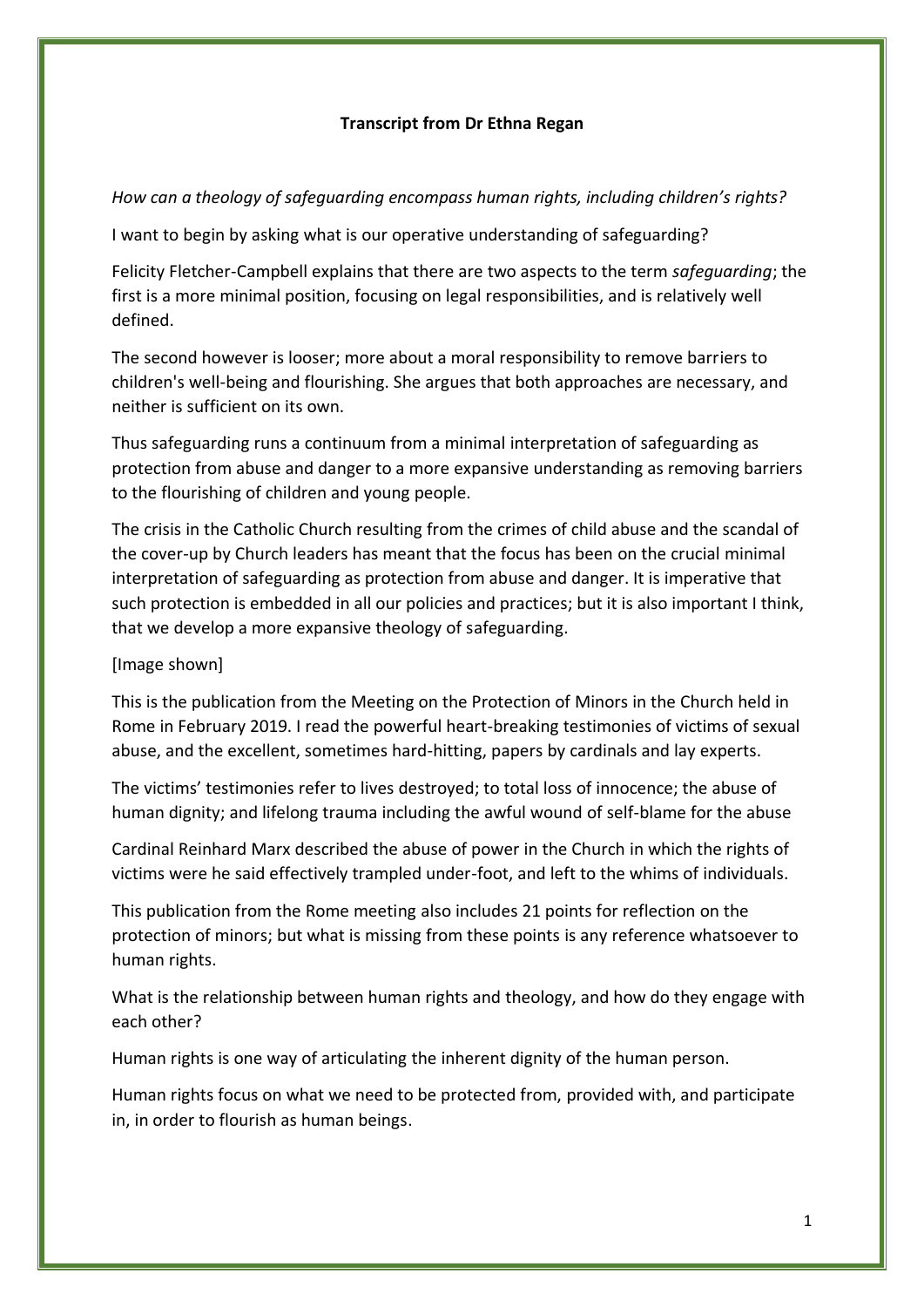Human rights emphasize equality that is the truth that every human being is a locus of human flourishing which is to be considered with favour in him or her as much as in anybody else.

Belief in the inherent dignity of the human person is the foundation of Catholic teaching. At the heart of the development of this teaching is the attempt to understand the concrete implications of human dignity in interpersonal social structural and international terms.

Of course, the ultimate theological justification for engagement with human rights is the doctrine of *Imago Dei* - so God created humankind in his image; in the image of God he created them male and female he created them.

While the concept of human rights is not explicitly present in the Bible, Genesis points theology towards the concept of inalienable human dignity, based on this astonishing assertion - as one person said - that God created human beings in God's image.

The history of theological anthropology - that is the part of theology where we seek to understand human existence from a faith perspective - is an attempt to come to terms with the meaning of this assertion about the human person. The doctrine of *Imago Dei* acts as both indicative and imperative, indicating what we are as human beings; who we are; and the ethical demands of that identity.

An appeal to human rights is now a core dimension of Catholic advocacy for human dignity across the world; although the acceptance of the notion of human rights by the Church and the incorporation of rights into its social teaching was a slow and complicated process.

Since the Second Vatican Council, human rights has emerged as a major theme in the social documents of the Church worldwide. At Vatican II however, no one would have envisaged the revelations of crimes and scandals that have scarred the reputation of the Catholic Church.

These and other failures test the credibility of the Church's promotion of human rights externally

Despite these failures, the contemporary challenges of social, global and ecological justice make the Church's continued promotion of human rights an urgent imperative. However, the credibility of the Church externally will be judged by our capacity to respect and implement human rights *internally* - not only, but most especially, in how we respond to the victims of abuse, and how we deal with the causes of the crisis.

Why a specific focus on the rights of the child? The United Nations Convention on the Rights of the Child is the most widely ratified human rights instrument in the history of international law.

Why is such a convention necessary? Children are entitled to benefit from the universal standards of human rights; but the particular vulnerability of children means that they require special care and assistance - which does not take from their status as human beings with the same rights as adults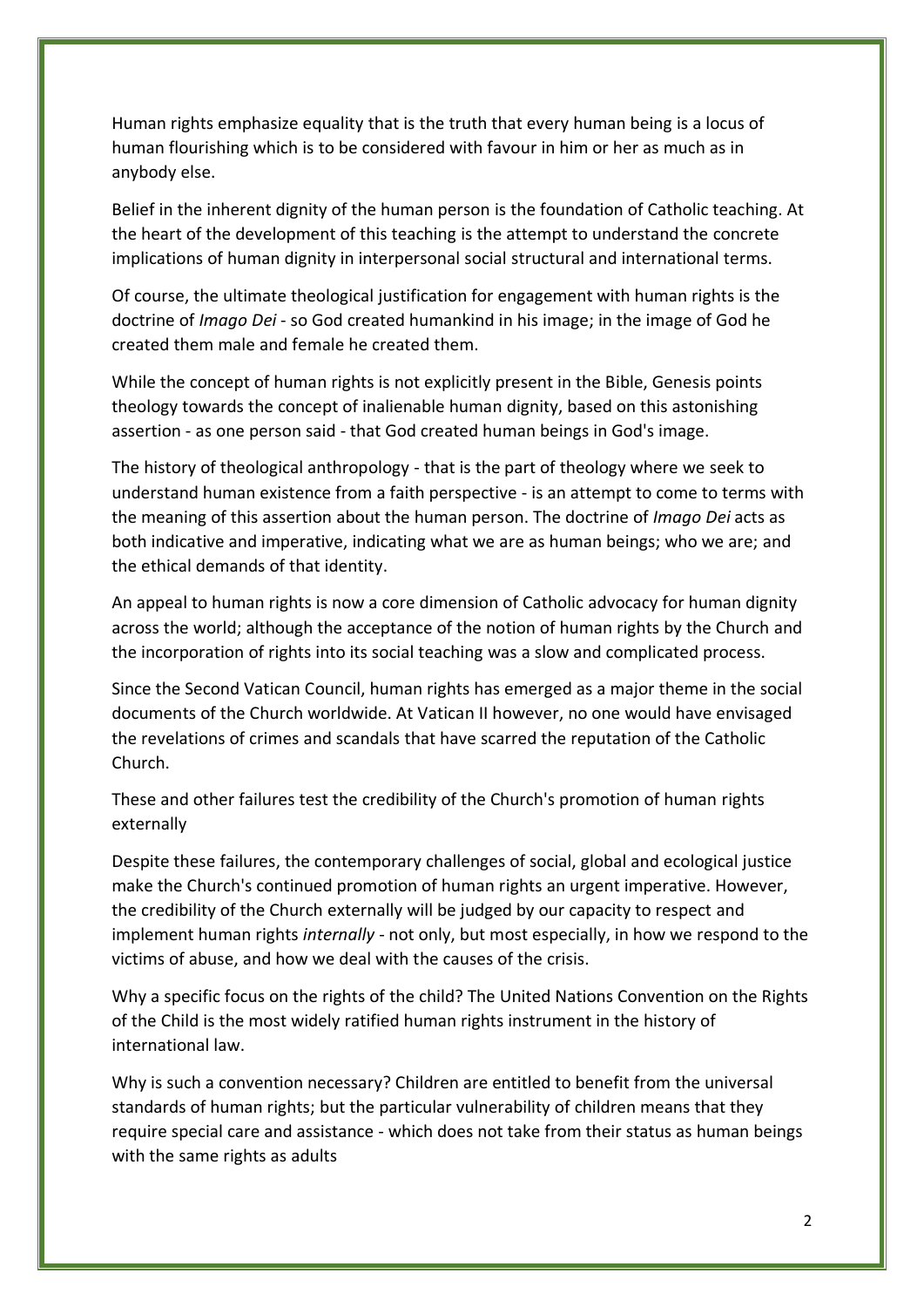The convention promotes the rights of the child, generally outlined in terms of three

distinct categories:

**Protection** from abuse neglect and exploitation

**Provision** of services to promote their survival and development - indeed their flourishing

and

**Participation** in decisions about matters that affect them and society, with due weight given to their age and maturity

The convention presents the welfare of children as a matter of justice rather than charity; and the rights of children thus evoke responsible obligations in governments, organizations and individuals

The four core principles of the convention are:

- 1. non-discrimination;
- 2. devotion to the best interests of the child and the phrase 'the best interest of the child' is used six times in the convention;
- 3. the right to life survival and development; and
- 4. respect for the views of the child.

These are the core principles that would help the Church embed the rights of the child into a broad safeguarding framework; and also direct the kind of theological reflection on childhood that should be part of that.

Few theologians however have reflected on children as part of theological anthropology, one exception being the German theologian, Karl Rahner. In his beautiful essay Ideas for theology of childhood', Rahner asks fundamental questions about the meaning of childhood in the Christian scriptures and tradition.

His primary argument is that the child *is* the man, *is* the woman; that children have full value and dignity in their own rights; that childhood is *not* a stage on the way to full personhood in adulthood. Children are subjects and they do have rights.

Further, Rahner argues that the child is the man / the woman who is, right from the first, the partner of God. The rights of the child point not just to the vulnerability of children, but also to their potentiality as individuals and as members of our communities. Abuse, neglect, and indeed poverty, deny children their rights, but also deny the human community the gifts of those who never reached their potential.

So, an emphasis on the rights of the child is not simply about the individual autonomy of children, but about their relational autonomy in families and communities, about their flourishing and the flourishing of Church and society.